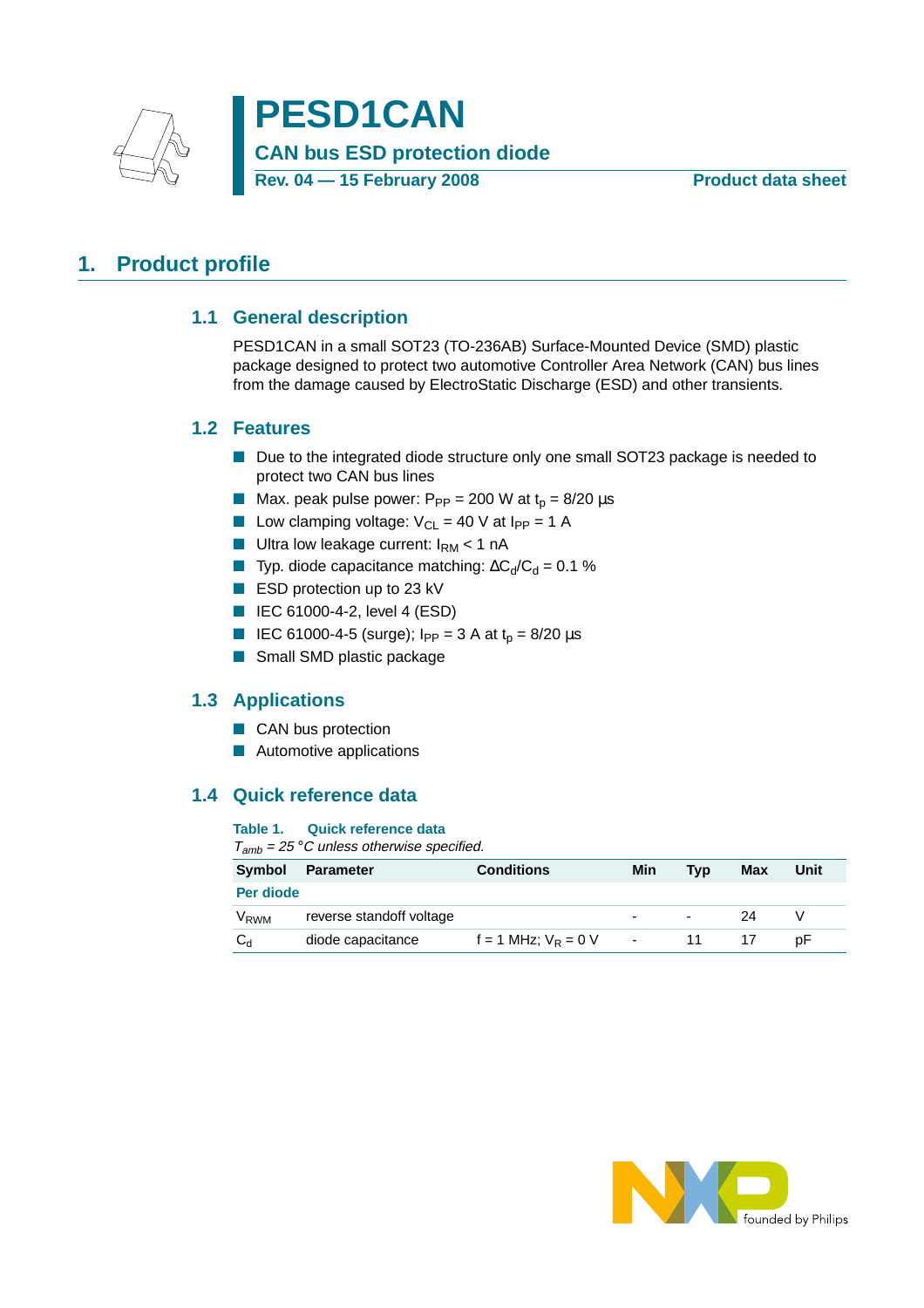# <span id="page-1-3"></span>**2. Pinning information**

| Table 2.       | <b>Pinning</b>     |                           |           |
|----------------|--------------------|---------------------------|-----------|
| Pin            | <b>Description</b> | <b>Simplified outline</b> | Symbol    |
|                | cathode 1          |                           |           |
| $\mathfrak{p}$ | cathode 2          | ٦3                        |           |
| 3              | common cathode     |                           | 006aaa155 |

# <span id="page-1-4"></span>**3. Ordering information**

| Table 3.              |                          | <b>Ordering information</b>              |                   |  |  |  |
|-----------------------|--------------------------|------------------------------------------|-------------------|--|--|--|
| Type number           | Package                  |                                          |                   |  |  |  |
|                       | <b>Name</b>              | <b>Description</b>                       | Version           |  |  |  |
| PESD <sub>1</sub> CAN | $\overline{\phantom{a}}$ | plastic surface-mounted package; 3 leads | SOT <sub>23</sub> |  |  |  |

## <span id="page-1-5"></span>**4. Marking**

| Table 4. Marking codes                                      |                             |
|-------------------------------------------------------------|-----------------------------|
| Type number                                                 | Marking code <sup>[1]</sup> |
| PESD1CAN                                                    | *AN                         |
| [1] $* = \cdot$ made in Hong Kong<br>* nimede in Ilena Kena |                             |

<span id="page-1-0"></span>= p: made in Hong Kong

\* = t: made in Malaysia

\* = W: made in China

## <span id="page-1-6"></span>**5. Limiting values**

#### **Table 5. Limiting values**

In accordance with the Absolute Maximum Rating System (IEC 60134).

| Symbol           | <b>Parameter</b>     | <b>Conditions</b>  |        | Min    | Max    | Unit |
|------------------|----------------------|--------------------|--------|--------|--------|------|
| Per diode        |                      |                    |        |        |        |      |
| $P_{PP}$         | peak pulse power     | $t_p = 8/20 \mu s$ | [1][2] | $\sim$ | 200    | W    |
| Ipp              | peak pulse current   | $t_p = 8/20 \mu s$ | [1][2] | $\sim$ | 3      | A    |
| Per device       |                      |                    |        |        |        |      |
| $T_i$            | junction temperature |                    |        |        | 150    | °C   |
| $T_{amb}$        | ambient temperature  |                    |        | $-65$  | $+150$ | °C   |
| $T_{\text{stg}}$ | storage temperature  |                    |        | $-65$  | $+150$ | °C   |
|                  |                      |                    |        |        |        |      |

<span id="page-1-1"></span>[1] Non-repetitive current pulse 8/20 µs exponential decay waveform according to IEC 61000-4-5.

<span id="page-1-2"></span>[2] Measured from pin 1 to 3 or 2 to 3.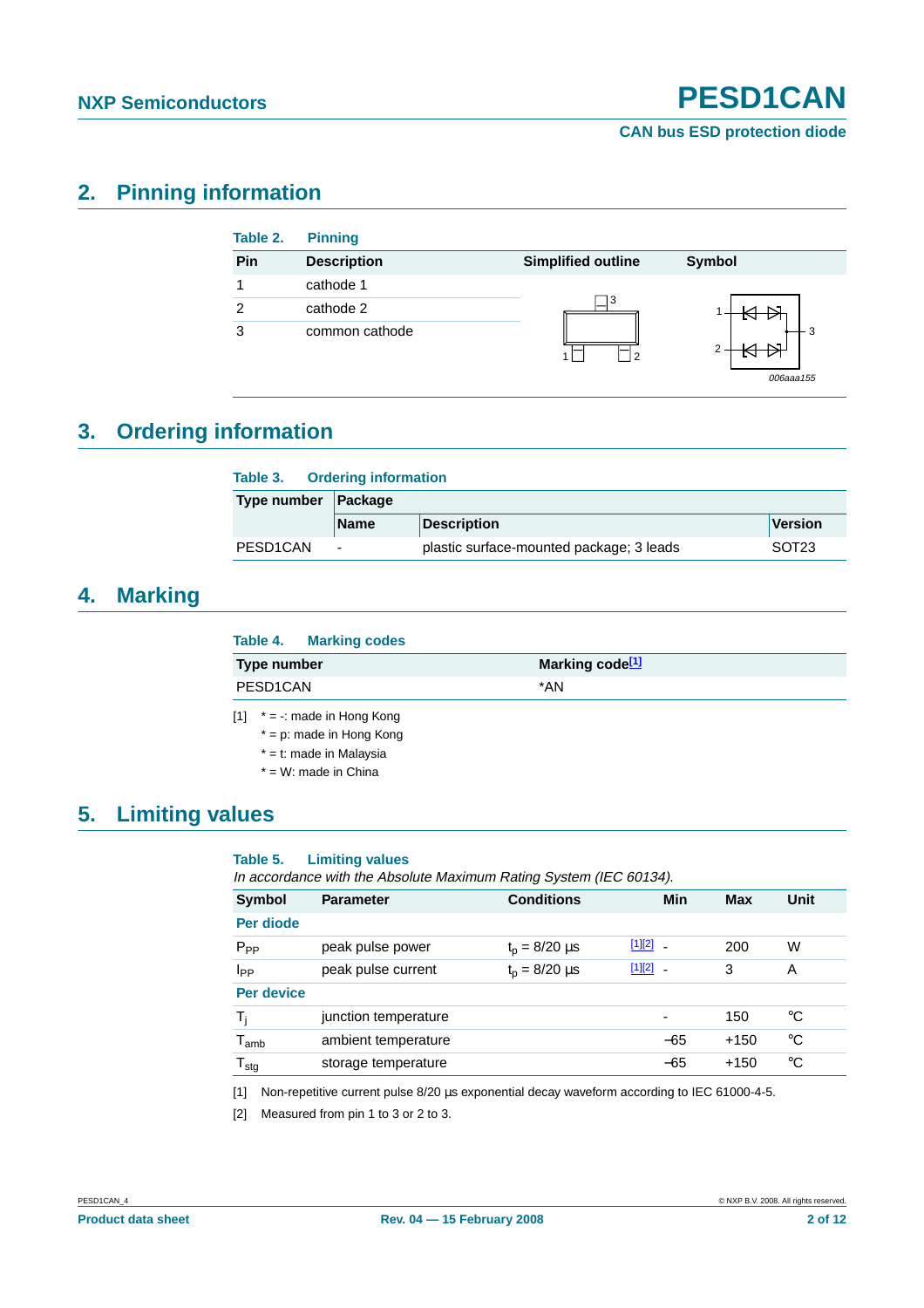#### **CAN bus ESD protection diode**

| iavit v.      | <b>LUD MAMMUMILIQUIIYS</b>      |                                      |            |     |     |      |
|---------------|---------------------------------|--------------------------------------|------------|-----|-----|------|
| Symbol        | <b>Parameter</b>                | <b>Conditions</b>                    |            | Min | Max | Unit |
| Per diode     |                                 |                                      |            |     |     |      |
| $\rm V_{ESD}$ | electrostatic discharge voltage | IEC 61000-4-2<br>(contact discharge) | $[1][2]$ . |     | 23  | kV   |
|               |                                 | MIL-STD-883 (human<br>body model)    |            | -   | 10  | k٧   |
|               |                                 |                                      |            |     |     |      |

#### **Table 6. ESD maximum ratings**

<span id="page-2-0"></span>[1] Device stressed with ten non-repetitive ESD pulses.

<span id="page-2-1"></span>[2] Measured from pin 1 to 3 or 2 to 3.

#### **Table 7. ESD standards compliance**

| <b>Standard</b>                         | <b>Conditions</b>                   |
|-----------------------------------------|-------------------------------------|
| Per diode                               |                                     |
| IEC 61000-4-2; level 4 (ESD)            | $>$ 15 kV (air); $>$ 8 kV (contact) |
| MIL-STD-883; class 3 (human body model) | $>$ 4 kV                            |

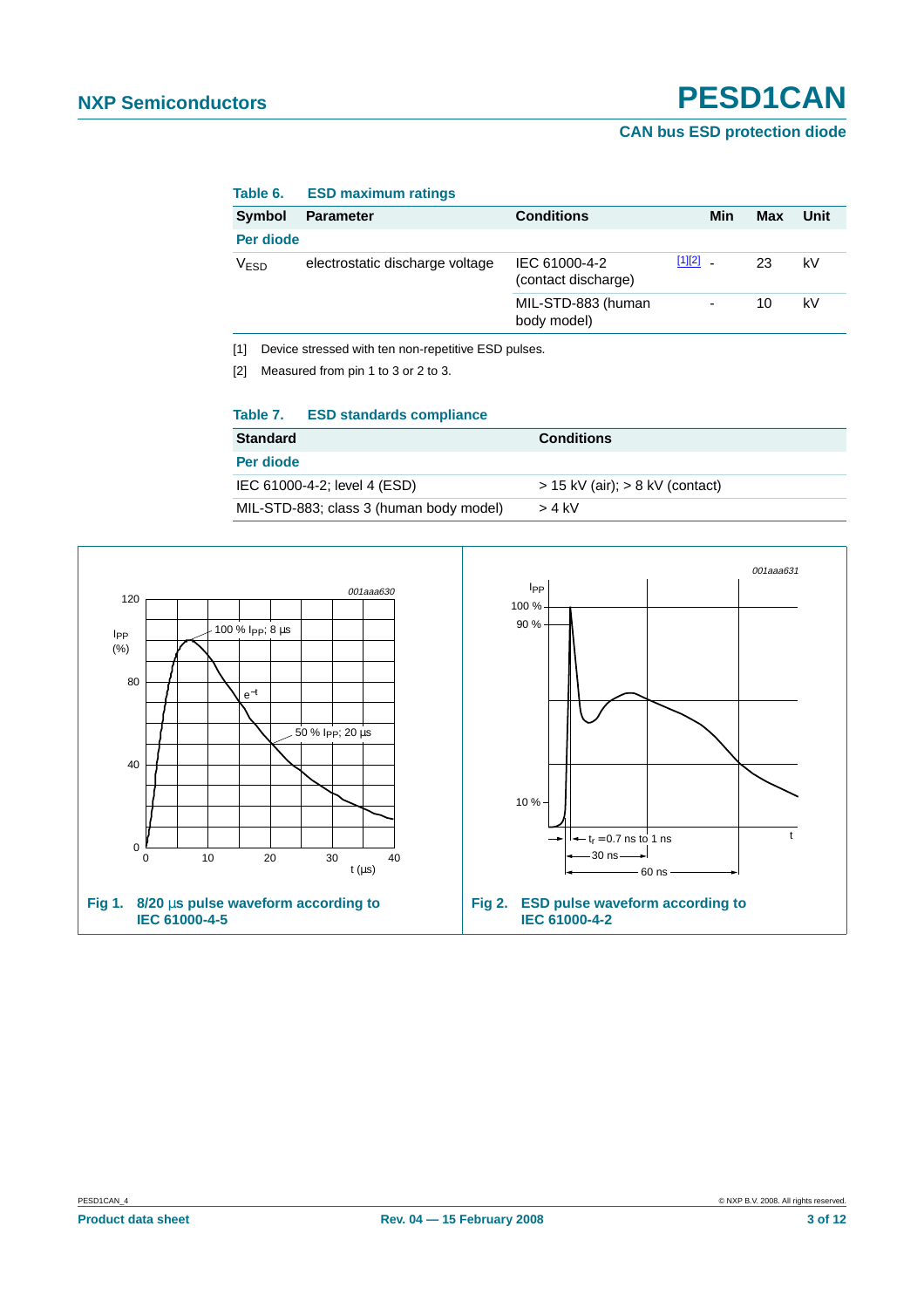## <span id="page-3-4"></span>**6. Characteristics**

<span id="page-3-3"></span>

| Table 8.         | <b>Characteristics</b>                                            |                          |                          |            |                          |        |
|------------------|-------------------------------------------------------------------|--------------------------|--------------------------|------------|--------------------------|--------|
| <b>Symbol</b>    | $T_{amb}$ = 25 °C unless otherwise specified.<br><b>Parameter</b> | <b>Conditions</b>        | Min                      | <b>Typ</b> | Max                      | Unit   |
| Per diode        |                                                                   |                          |                          |            |                          |        |
| V <sub>RWM</sub> | reverse standoff voltage                                          |                          | $\overline{\phantom{a}}$ | ۰          | 24                       | V      |
| <b>I</b> RM      | reverse leakage current                                           | $V_{RWM} = 24 V$         |                          | < 1        | 50                       | nA     |
| $V_{BR}$         | breakdown voltage                                                 | $I_R = 5$ mA             | 25.4                     | 27.8       | 30.3                     | V      |
| $C_d$            | diode capacitance                                                 | f = 1 MHz; $V_R$ = 0 V   |                          | 11         | 17                       | pF     |
| $\Delta C_d/C_d$ | diode capacitance                                                 |                          | $\boxed{1}$              |            |                          |        |
|                  | matching                                                          | $f = 1$ MHz; $V_R = 0$ V |                          | 0.1        | $\overline{\phantom{a}}$ | $\%$   |
|                  |                                                                   | f = 1 MHz; $V_R$ = 2.5 V |                          | 0.1        |                          | $\%$   |
| $V_{CL}$         | clamping voltage                                                  |                          | $[2][3]$                 |            |                          |        |
|                  |                                                                   | $I_{PP} = 1$ A           |                          | -          | 40                       | V      |
|                  |                                                                   | $I_{PP} = 3 A$           |                          |            | 70                       | $\vee$ |
| $r_{\text{dif}}$ | differential resistance                                           | $I_R = 1$ mA             |                          |            | 300                      | Ω      |
|                  |                                                                   |                          |                          |            |                          |        |

<span id="page-3-0"></span>[1] ∆C<sub>d</sub> is the difference of the capacitance measured between pin 1 and pin 3 and the capacitance measured between pin 2 and pin 3.

<span id="page-3-1"></span>[2] Non-repetitive current pulse 8/20 µs exponential decay waveform according to IEC 61000-4-5.

<span id="page-3-2"></span>[3] Measured from pin 1 to 3 or 2 to 3.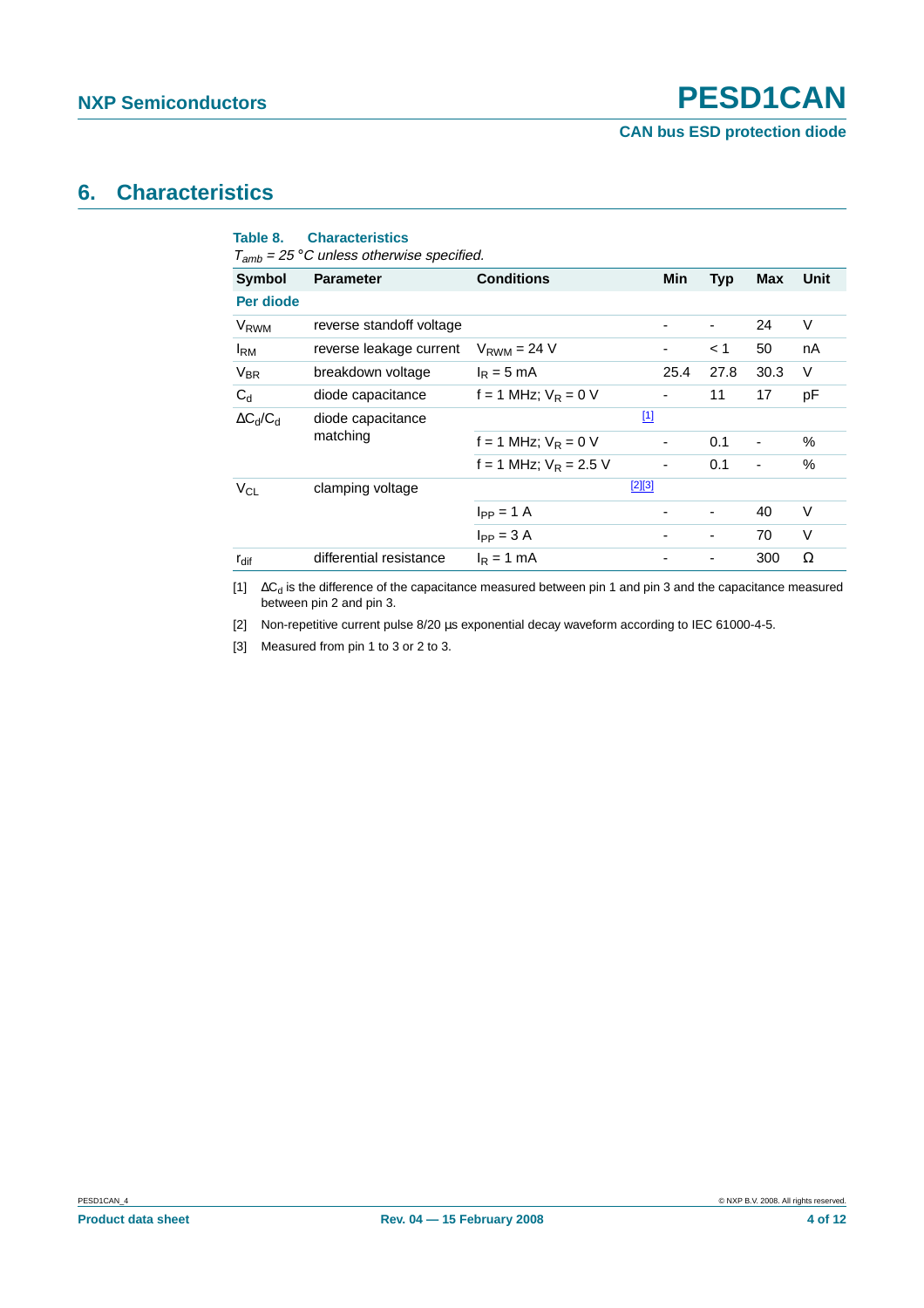**CAN bus ESD protection diode**

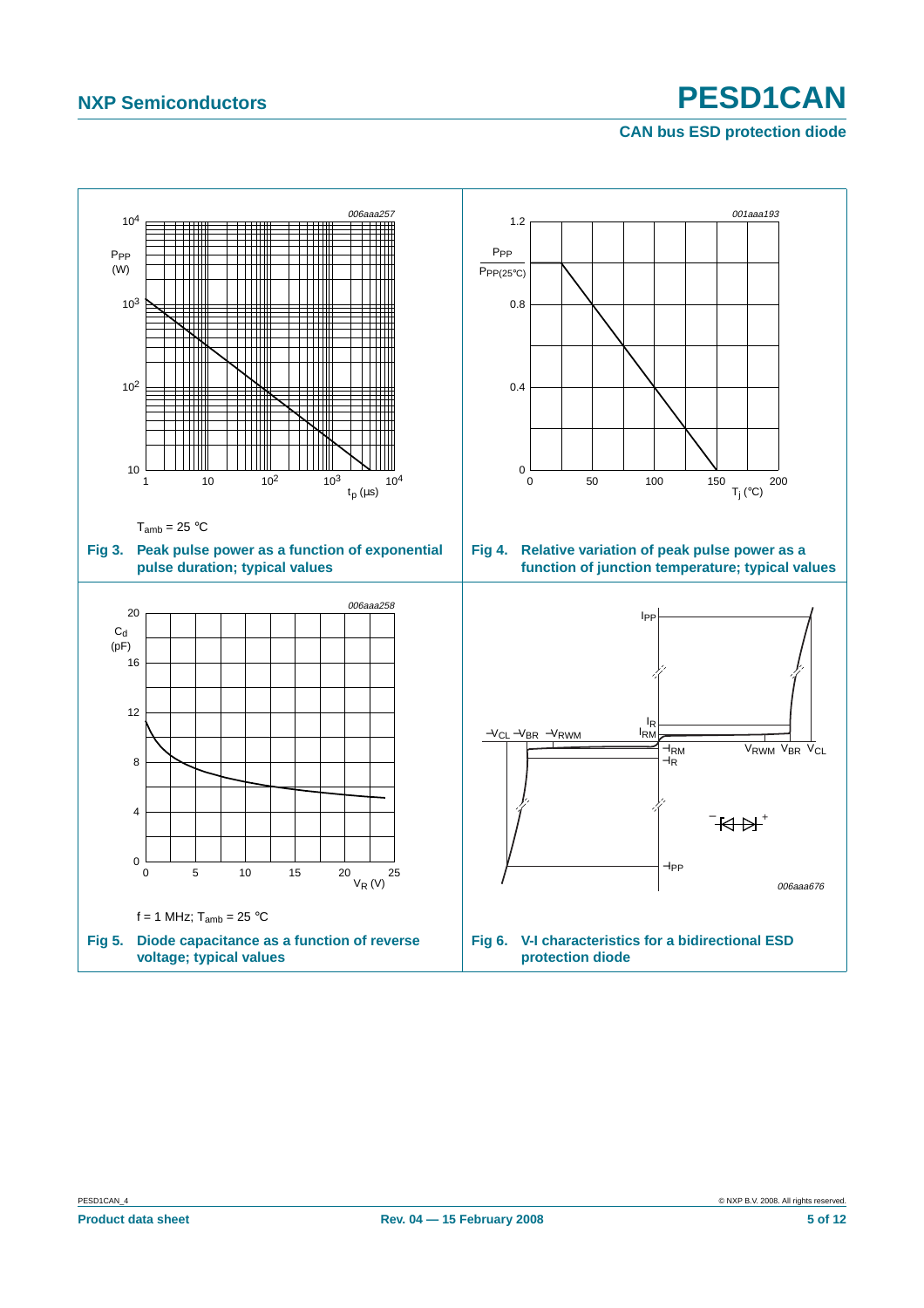#### **CAN bus ESD protection diode**

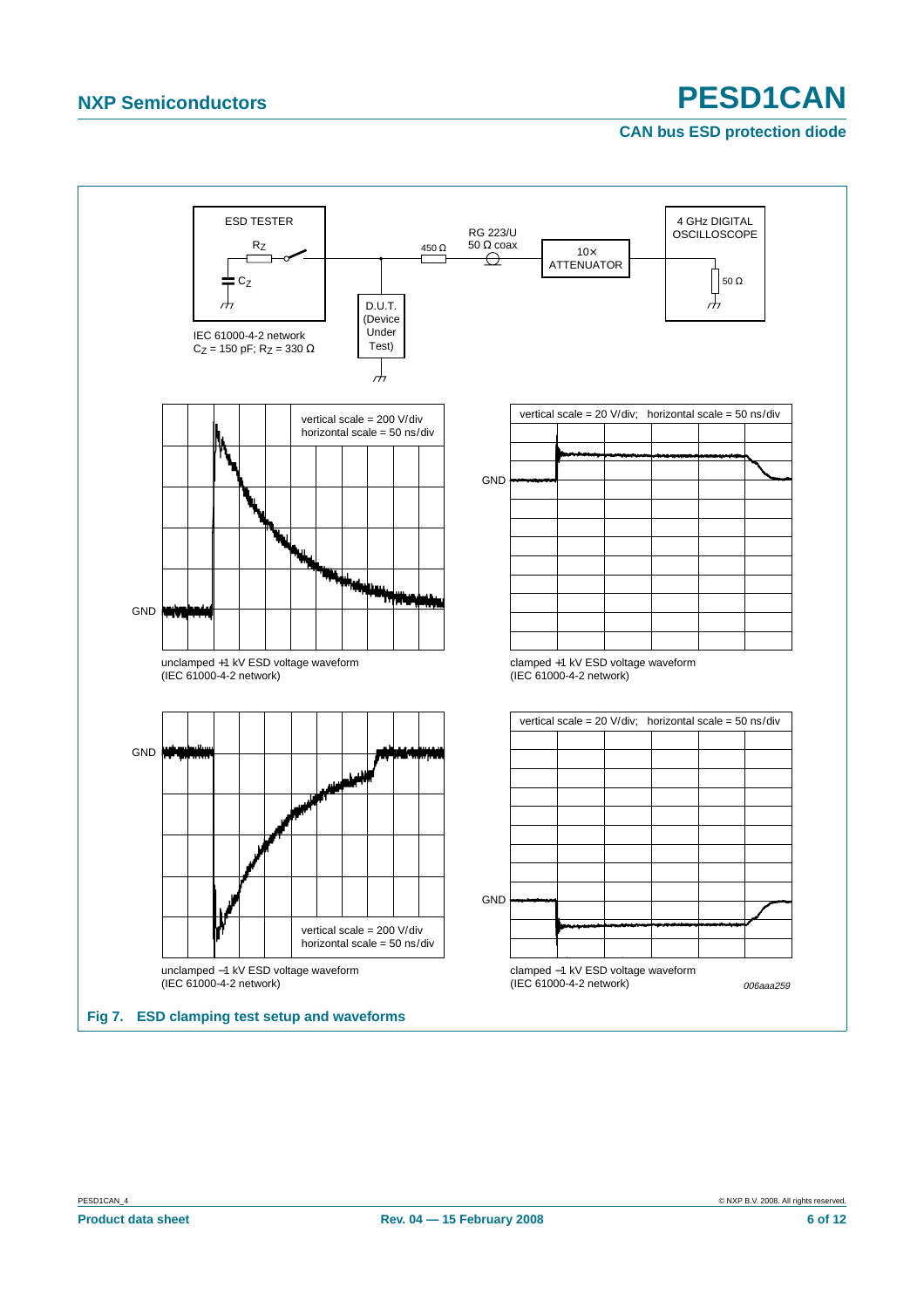## <span id="page-6-0"></span>**7. Application information**

The PESD1CAN is designed for the protection of two automotive CAN bus lines from the damage caused by ESD and surge pulses. The device can be used for both, high-speed CAN bus and fault-tolerant CAN bus protection. The PESD1CAN provides a surge capability of up to 200 W per line for an 8/20 µs waveform.



#### **Circuit board layout and protection device placement:**

Circuit board layout is critical for the suppression of ESD, Electrical Fast Transient (EFT) and surge transients. The following guidelines are recommended:

- 1. Place the PESD1CAN as close to the input terminal or connector as possible.
- 2. The path length between the PESD1CAN and the protected line should be minimized.
- 3. Keep parallel signal paths to a minimum.
- 4. Avoid running protection conductors in parallel with unprotected conductors.
- 5. Minimize all Printed-Circuit Board (PCB) conductive loops including power and ground loops.
- 6. Minimize the length of the transient return path to ground.
- 7. Avoid using shared transient return paths to a common ground point.
- 8. Ground planes should be used whenever possible. For multilayer PCBs, use ground vias.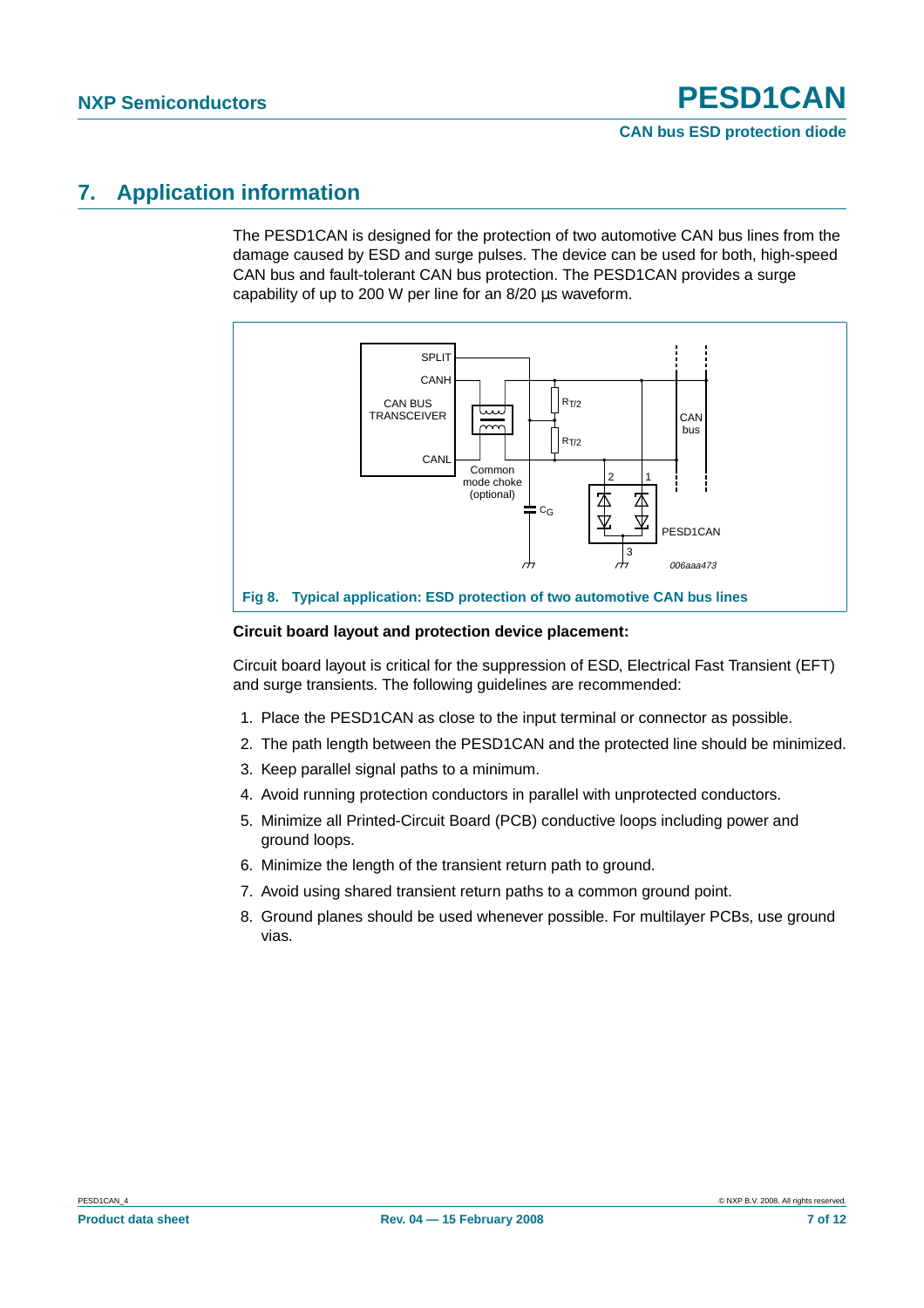**CAN bus ESD protection diode**

## <span id="page-7-1"></span>**8. Package outline**



# <span id="page-7-2"></span>**9. Packing information**

#### **Table 9. Packing methods**

The indicated -xxx are the last three digits of the 12NC ordering code.<sup>[\[1\]](#page-7-0)</sup>

| Type number Package   |                   | <b>Description</b>             |        | <b>Packing quantity</b> |  |
|-----------------------|-------------------|--------------------------------|--------|-------------------------|--|
|                       |                   |                                | 3000   | 10000                   |  |
| PESD <sub>1</sub> CAN | SOT <sub>23</sub> | 4 mm pitch, 8 mm tape and reel | $-215$ | -235                    |  |

<span id="page-7-0"></span>[1] For further information and the availability of packing methods, see [Section](#page-10-0) 13.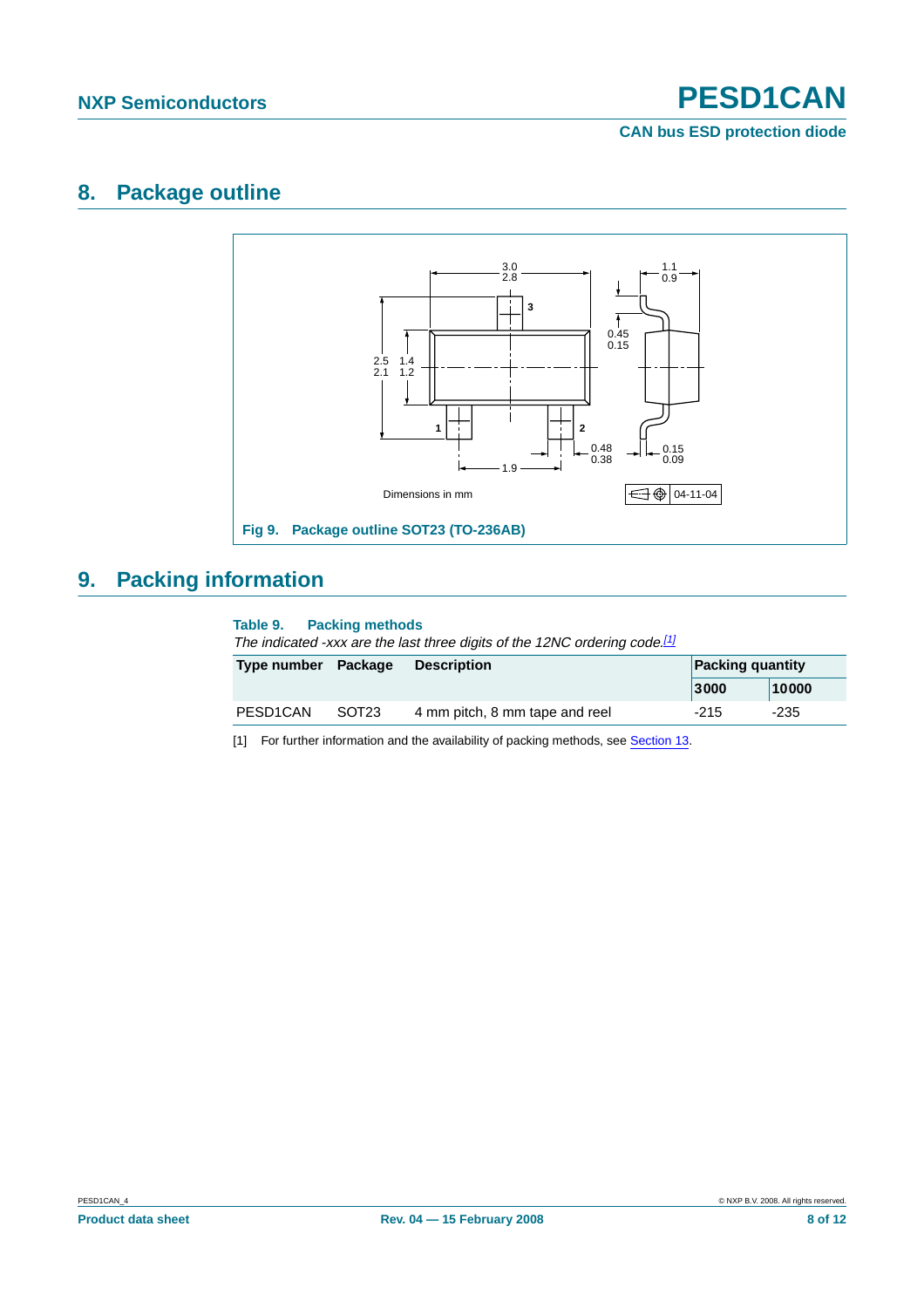**CAN bus ESD protection diode**

# <span id="page-8-0"></span>**10. Soldering**

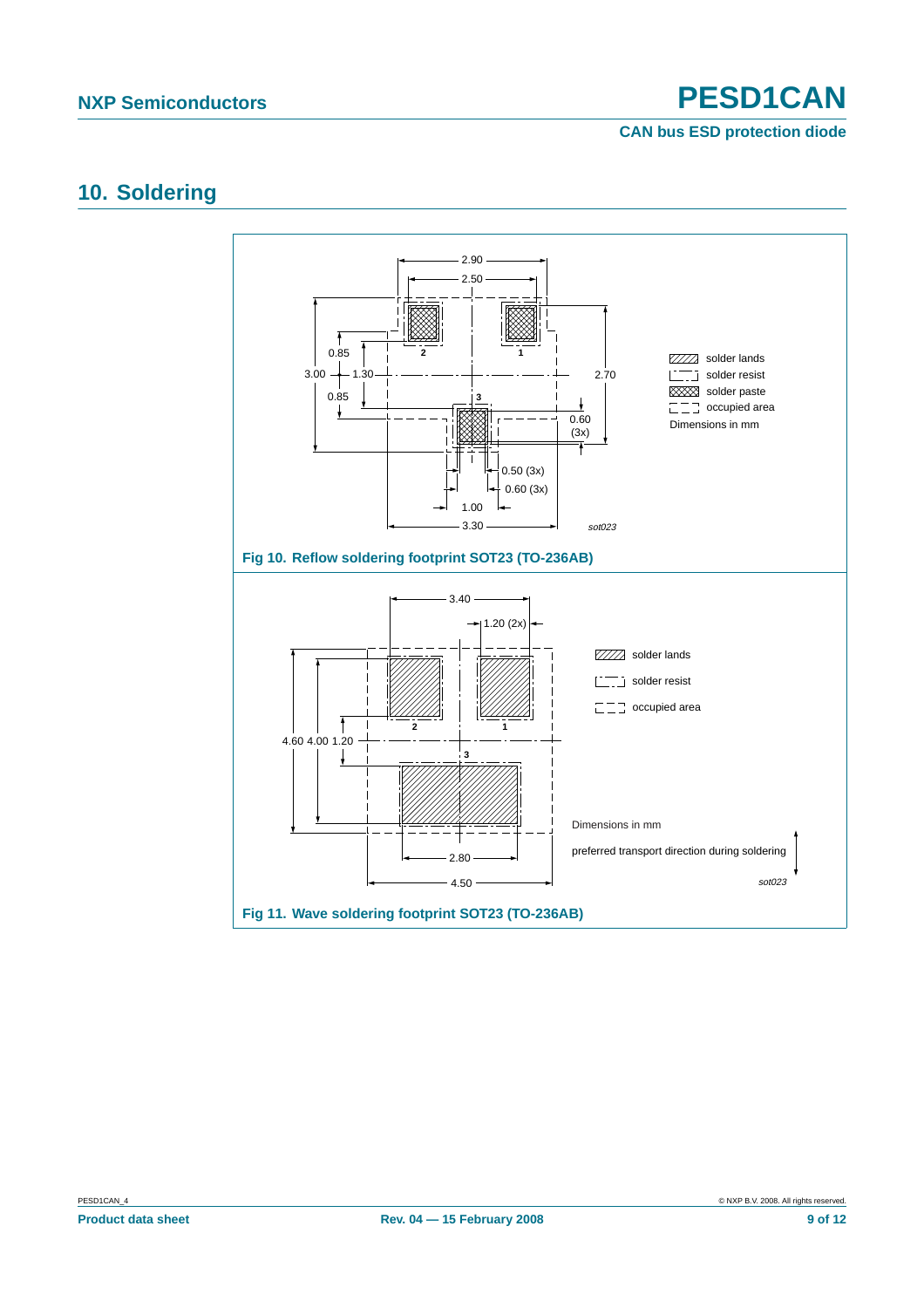**CAN bus ESD protection diode**

# <span id="page-9-0"></span>**11. Revision history**

| <b>Table 10. Revision history</b> |              |                                                                                                                                                            |                      |                          |
|-----------------------------------|--------------|------------------------------------------------------------------------------------------------------------------------------------------------------------|----------------------|--------------------------|
| Document ID                       | Release date | Data sheet status                                                                                                                                          | <b>Change notice</b> | <b>Supersedes</b>        |
| PESD1CAN_4                        | 20080215     | Product data sheet                                                                                                                                         | ٠                    | PESD1CAN 3               |
| Modifications:                    |              | • Section 1.2 "Features": list item for diode capacitance matching added<br>• Table 8 "Characteristics": $\Delta C_d/C_d$ diode capacitance matching added |                      |                          |
| PESD1CAN 3                        | 20070521     | Product data sheet                                                                                                                                         | ٠                    | PESD1CAN 2               |
| PESD1CAN_2                        | 20051017     | Product data sheet                                                                                                                                         | ٠                    | PESD1CAN 1               |
| PESD1CAN 1                        | 20050125     | Objective data sheet                                                                                                                                       | ٠                    | $\overline{\phantom{0}}$ |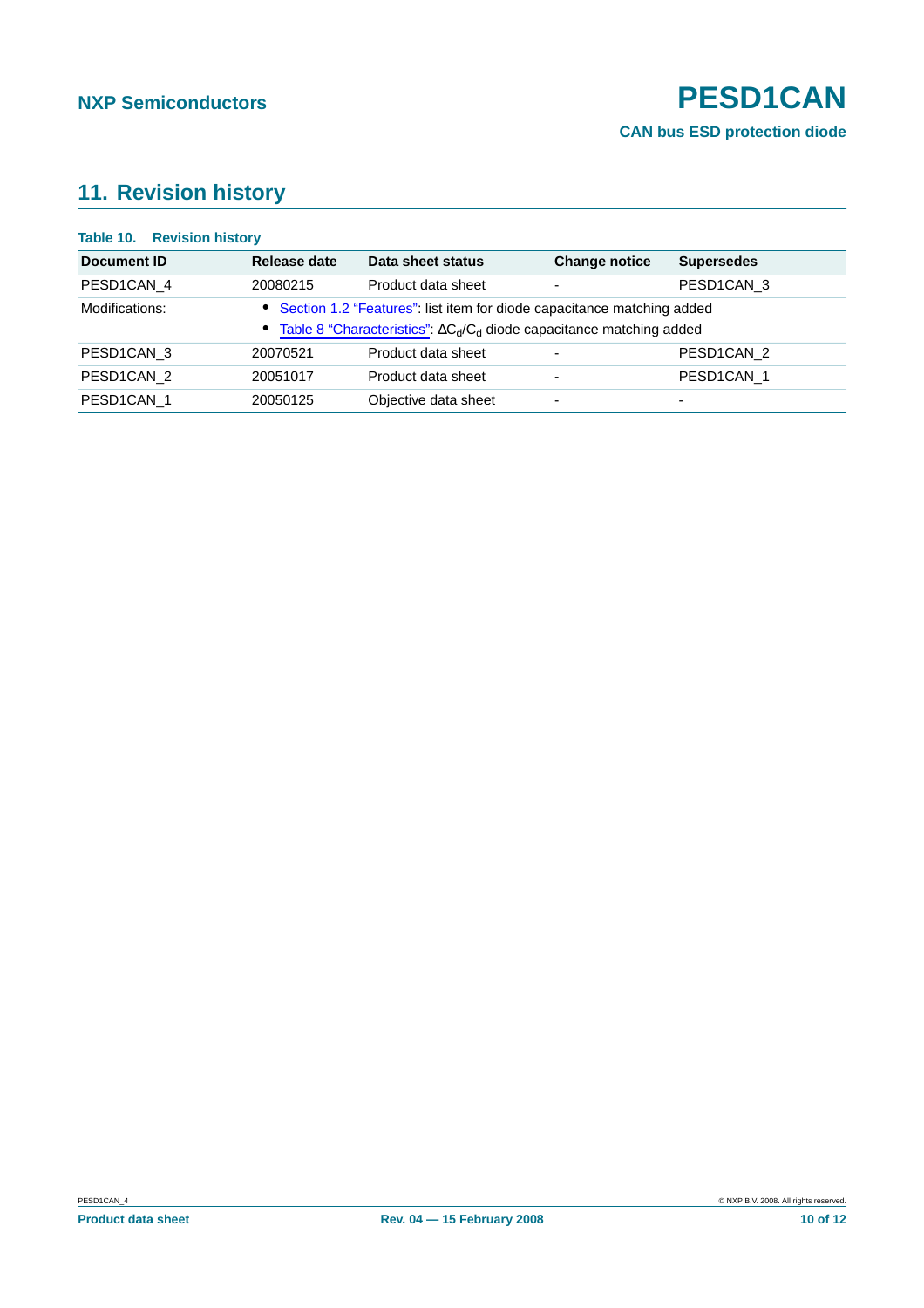# <span id="page-10-1"></span>**12. Legal information**

#### <span id="page-10-2"></span>**12.1 Data sheet status**

| Document status <sup>[1][2]</sup> | Product status <sup>[3]</sup> | <b>Definition</b>                                                                     |
|-----------------------------------|-------------------------------|---------------------------------------------------------------------------------------|
| Objective [short] data sheet      | Development                   | This document contains data from the objective specification for product development. |
| Preliminary [short] data sheet    | Qualification                 | This document contains data from the preliminary specification.                       |
| Product [short] data sheet        | Production                    | This document contains the product specification.                                     |

[1] Please consult the most recently issued document before initiating or completing a design.

[2] The term 'short data sheet' is explained in section "Definitions".

The product status of device(s) described in this document may have changed since this document was published and may differ in case of multiple devices. The latest product status information is available on the Internet at URL <http://www.nxp.com>.

#### <span id="page-10-3"></span>**12.2 Definitions**

**Draft —** The document is a draft version only. The content is still under internal review and subject to formal approval, which may result in modifications or additions. NXP Semiconductors does not give any representations or warranties as to the accuracy or completeness of information included herein and shall have no liability for the consequences of use of such information.

**Short data sheet —** A short data sheet is an extract from a full data sheet with the same product type number(s) and title. A short data sheet is intended for quick reference only and should not be relied upon to contain detailed and full information. For detailed and full information see the relevant full data sheet, which is available on request via the local NXP Semiconductors sales office. In case of any inconsistency or conflict with the short data sheet, the full data sheet shall prevail.

### <span id="page-10-4"></span>**12.3 Disclaimers**

**General —** Information in this document is believed to be accurate and reliable. However, NXP Semiconductors does not give any representations or warranties, expressed or implied, as to the accuracy or completeness of such information and shall have no liability for the consequences of use of such information.

**Right to make changes —** NXP Semiconductors reserves the right to make changes to information published in this document, including without limitation specifications and product descriptions, at any time and without notice. This document supersedes and replaces all information supplied prior to the publication hereof.

**Suitability for use —** NXP Semiconductors products are not designed, authorized or warranted to be suitable for use in medical, military, aircraft, space or life support equipment, nor in applications where failure or

malfunction of an NXP Semiconductors product can reasonably be expected to result in personal injury, death or severe property or environmental damage. NXP Semiconductors accepts no liability for inclusion and/or use of NXP Semiconductors products in such equipment or applications and therefore such inclusion and/or use is at the customer's own risk.

**Applications —** Applications that are described herein for any of these products are for illustrative purposes only. NXP Semiconductors makes no representation or warranty that such applications will be suitable for the specified use without further testing or modification.

**Limiting values —** Stress above one or more limiting values (as defined in the Absolute Maximum Ratings System of IEC 60134) may cause permanent damage to the device. Limiting values are stress ratings only and operation of the device at these or any other conditions above those given in the Characteristics sections of this document is not implied. Exposure to limiting values for extended periods may affect device reliability.

**Terms and conditions of sale —** NXP Semiconductors products are sold subject to the general terms and conditions of commercial sale, as published at <http://www.nxp.com/profile/terms>, including those pertaining to warranty, intellectual property rights infringement and limitation of liability, unless explicitly otherwise agreed to in writing by NXP Semiconductors. In case of any inconsistency or conflict between information in this document and such terms and conditions, the latter will prevail.

**No offer to sell or license —** Nothing in this document may be interpreted or construed as an offer to sell products that is open for acceptance or the grant, conveyance or implication of any license under any copyrights, patents or other industrial or intellectual property rights.

### <span id="page-10-5"></span>**12.4 Trademarks**

Notice: All referenced brands, product names, service names and trademarks are the property of their respective owners.

# <span id="page-10-0"></span>**13. Contact information**

For additional information, please visit: **http://www.nxp.com**

For sales office addresses, send an email to: **salesaddresses@nxp.com**